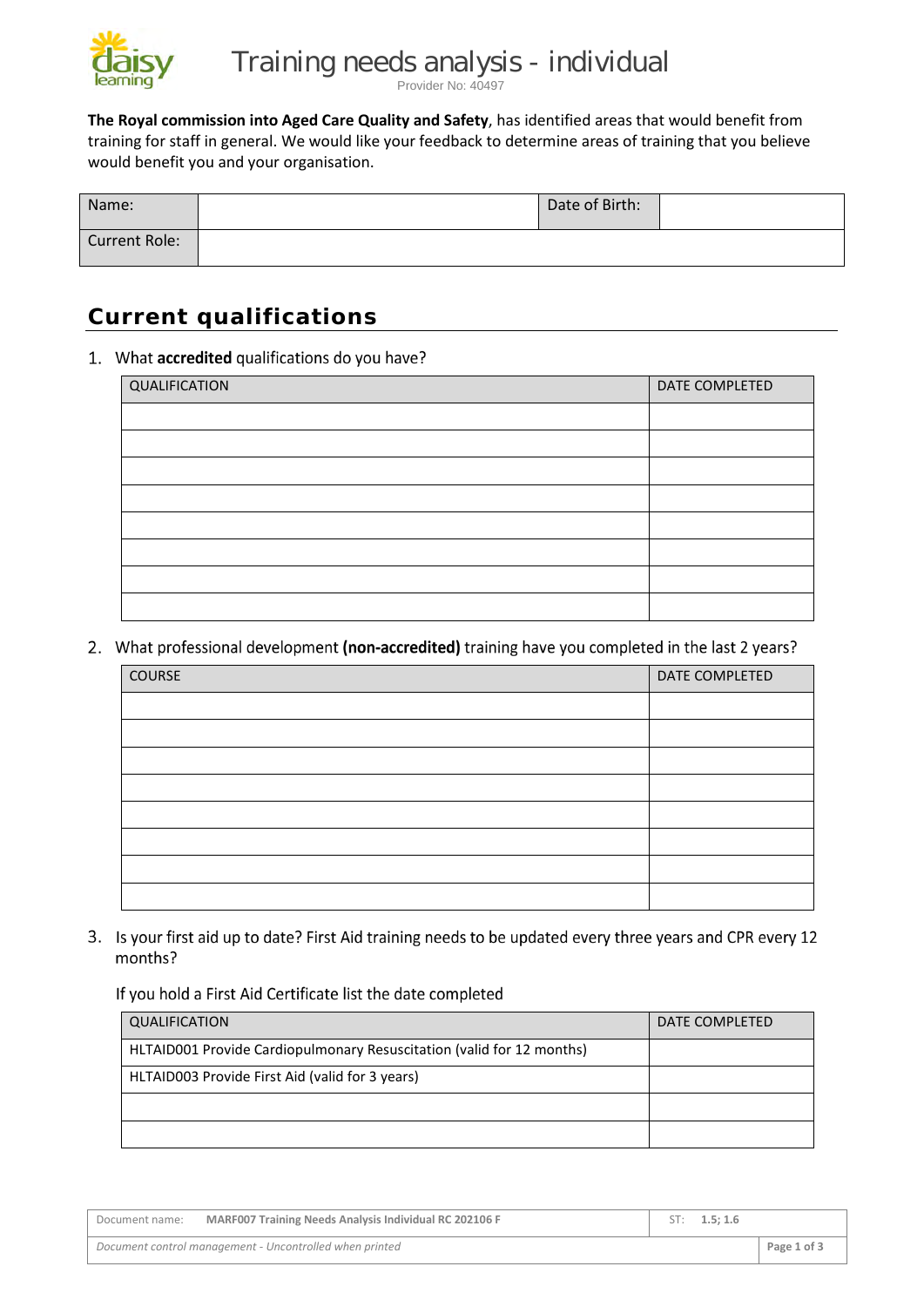

#### Provider No: 40497

# **Training Goals**

4. Of the following qualifications, indicate which you believe training in would help you to improve the quality and safety of the support you provide within your role or to help you achieve your future career goals?

## **Accredited**

| <b>QUALIFICATION</b>                                                       | <b>MMEDIATE</b> | NEED |  | ΒE<br>WOULD E<br>HELPFUL<br>GOAL<br>GOAL |  |  |  |  |  |  |  |  | NOT<br>REQUIRED | TRAINING<br>IN HOUS |
|----------------------------------------------------------------------------|-----------------|------|--|------------------------------------------|--|--|--|--|--|--|--|--|-----------------|---------------------|
| CHC33015 Certificate III in Individual Support                             |                 |      |  |                                          |  |  |  |  |  |  |  |  |                 |                     |
| CHC43015 Certificate IV in Ageing                                          |                 |      |  |                                          |  |  |  |  |  |  |  |  |                 |                     |
| CHC43315 Certificate IV in Mental Health                                   |                 |      |  |                                          |  |  |  |  |  |  |  |  |                 |                     |
| CHC43415 Certificate IV in Leisure and Health                              |                 |      |  |                                          |  |  |  |  |  |  |  |  |                 |                     |
| <b>HLTHPS006 Assist Clients with Medication</b>                            |                 |      |  |                                          |  |  |  |  |  |  |  |  |                 |                     |
| CHSS00070 Assist clients with Medication Skill set                         |                 |      |  |                                          |  |  |  |  |  |  |  |  |                 |                     |
| HLTSS00064 Infection control Skill set HLTINF001                           |                 |      |  |                                          |  |  |  |  |  |  |  |  |                 |                     |
| CHCDIV001 Work with diverse people                                         |                 |      |  |                                          |  |  |  |  |  |  |  |  |                 |                     |
| CHCDIV002 Promote Aboriginal and/or Torres Strait Islander cultural safety |                 |      |  |                                          |  |  |  |  |  |  |  |  |                 |                     |
| CHCAGE005 Provide support for people living with dementia                  |                 |      |  |                                          |  |  |  |  |  |  |  |  |                 |                     |
| CHCPAL001 Deliver care services using a palliative approach                |                 |      |  |                                          |  |  |  |  |  |  |  |  |                 |                     |

# **Professional Development**

| QUALIFICATION                                                   |  | MMEDIATE<br>NEED |  |  |  |  |  |  |  |  |  |  |  | ΒE<br><b>ADULD</b> |  | HELPFUL |  | FUTURE<br>GOAL<br>NOT<br>REQUIRED |  | TRAINING<br>IN HOUSE |  |
|-----------------------------------------------------------------|--|------------------|--|--|--|--|--|--|--|--|--|--|--|--------------------|--|---------|--|-----------------------------------|--|----------------------|--|
| Provide or assist with Oral Hygiene (including denture care)    |  |                  |  |  |  |  |  |  |  |  |  |  |  |                    |  |         |  |                                   |  |                      |  |
| Skin and Wound care (including prevention of pressure injuries) |  |                  |  |  |  |  |  |  |  |  |  |  |  |                    |  |         |  |                                   |  |                      |  |
| Continence management                                           |  |                  |  |  |  |  |  |  |  |  |  |  |  |                    |  |         |  |                                   |  |                      |  |
| Assist with medication refresher                                |  |                  |  |  |  |  |  |  |  |  |  |  |  |                    |  |         |  |                                   |  |                      |  |
| Infection prevention and control                                |  |                  |  |  |  |  |  |  |  |  |  |  |  |                    |  |         |  |                                   |  |                      |  |
| Cultural safety and trauma-informed service delivery            |  |                  |  |  |  |  |  |  |  |  |  |  |  |                    |  |         |  |                                   |  |                      |  |
| Elder abuse                                                     |  |                  |  |  |  |  |  |  |  |  |  |  |  |                    |  |         |  |                                   |  |                      |  |
| Positive dementia support                                       |  |                  |  |  |  |  |  |  |  |  |  |  |  |                    |  |         |  |                                   |  |                      |  |
| Palliative and end of life care                                 |  |                  |  |  |  |  |  |  |  |  |  |  |  |                    |  |         |  |                                   |  |                      |  |
| Falls prevention                                                |  |                  |  |  |  |  |  |  |  |  |  |  |  |                    |  |         |  |                                   |  |                      |  |
| Nutrition and Hydration (includes Dysphagia)                    |  |                  |  |  |  |  |  |  |  |  |  |  |  |                    |  |         |  |                                   |  |                      |  |

| Document name: | <b>MARF007 Training Needs Analysis Individual RC 202106 F</b> | ST: 1.5: 1.6 |             |
|----------------|---------------------------------------------------------------|--------------|-------------|
|                | Document control management - Uncontrolled when printed       |              | Page 2 of 3 |